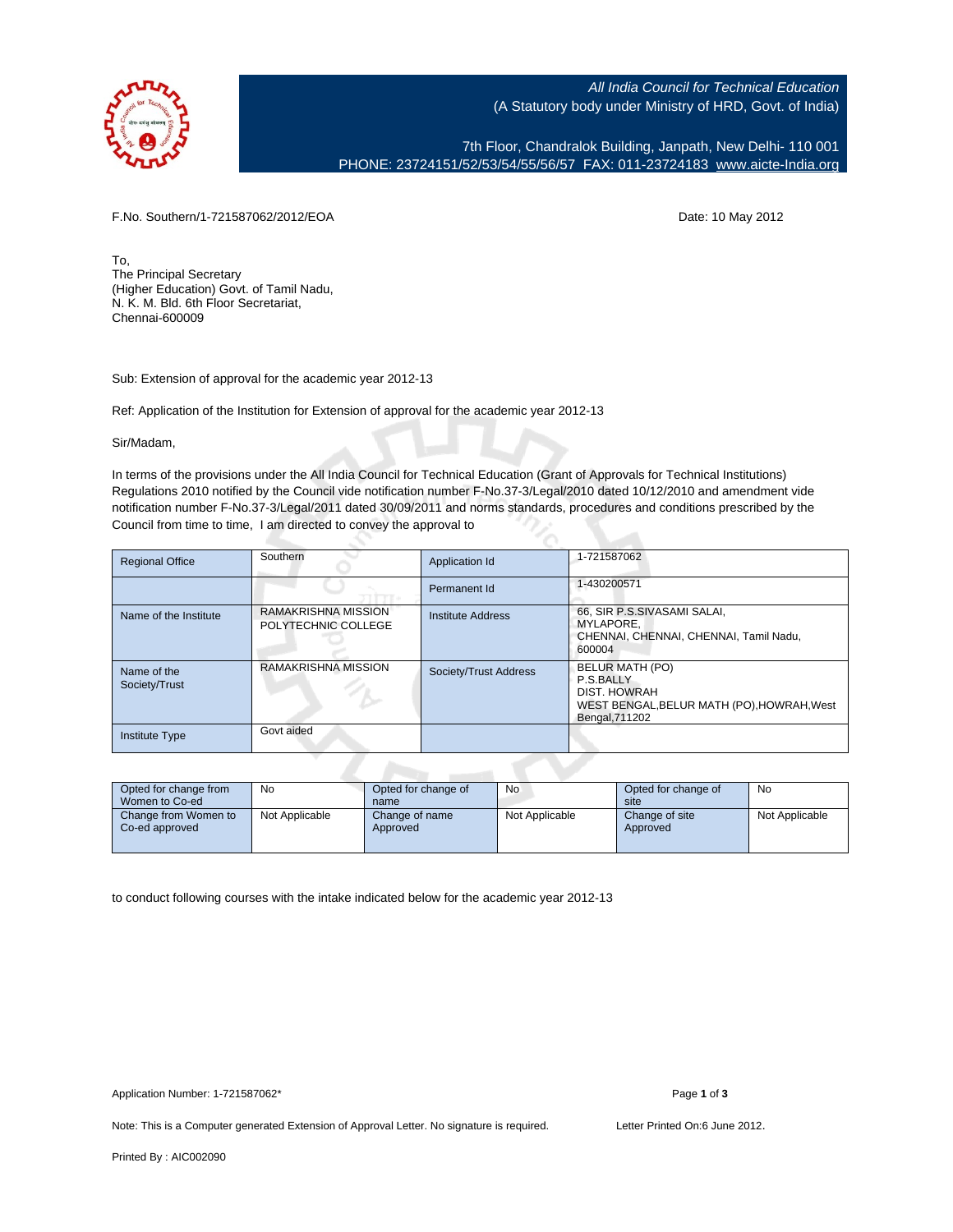## All India Council for Technical Education (A Statutory body under Ministry of HRD, Govt. of India)

7th Floor, Chandralok Building, Janpath, New Delhi- 110 001 PHONE: 23724151/52/53/54/55/56/57 FAX: 011-23724183 [www.aicte-India.org](http://www.aicte-India.org)

| Application Id: 1-721587062                           |           | Course         |                                         | <b>Affiliating Body</b>    |                                                                                    | Approved for   |                 |                | Foreign Collaboration |           |
|-------------------------------------------------------|-----------|----------------|-----------------------------------------|----------------------------|------------------------------------------------------------------------------------|----------------|-----------------|----------------|-----------------------|-----------|
| Program                                               | Shift     | Level          |                                         | Full/Part Time             |                                                                                    | Intake 2011-12 | Intake<br>12-13 | $\overline{g}$ | PIO                   |           |
| <b>ENGINEERING</b><br>AND<br><b>TECHNOLOGY</b>        | 1st Shift | <b>DIPLOMA</b> | <b>MECHANICAL</b><br><b>ENGINEERING</b> | <b>FULL</b><br><b>TIME</b> | Board of Examination<br>Directorate of<br>Technical Education,<br>Tamilnadu        | 40             | 40              | <b>No</b>      | No                    | No        |
| <b>ENGINEERING</b><br>AND<br><b>TECHNOLOGY</b>        | 1st Shift | <b>DIPLOMA</b> | <b>AUTOMOBILE</b><br><b>ENGINEERING</b> | <b>FULL</b><br><b>TIME</b> | Board of Examination<br>Directorate of<br><b>Technical Education,</b><br>Tamilnadu | 40             | 40              | <b>No</b>      | <b>No</b>             | <b>No</b> |
| <b>ENGINEERING</b><br><b>AND</b><br><b>TECHNOLOGY</b> | 1st Shift | <b>DIPLOMA</b> | <b>COMPUTER</b><br><b>ENGINEERING</b>   | <b>FULL</b><br><b>TIME</b> | Board of Examination<br>Directorate of<br><b>Technical Education,</b><br>Tamilnadu | 40             | 40              | <b>No</b>      | No                    | <b>No</b> |

The above mentioned approval is subject to the condition that RAMAKRISHNA MISSION POLYTECHNIC COLLEGE shall follow and adhere to the Regulations, guidelines and directions issued by AICTE from time to time and the undertaking / affidavit given by the institution along with the application submitted by the institution on portal.

In case of any differences in content in this Computer generated Extension of Approval Letter, the content/information as approved by the Executive Council / General Council as available on the record of AICTE shall be final and binding.

Strict compliance of Anti-Ragging Regulation:- Approval is subject to strict compliance of provisions made in AICTE Regulation notified vide F. No. 37-3/Legal/AICTE/2009 dated July 1, 2009 for Prevention and Prohibition of Ragging in Technical Institutions. In case Institution fails to take adequate steps to Prevent Ragging or fails to act in accordance with AICTE Regulation or fails to punish perpetrators or incidents of Ragging, it will be liable to take any action as defined under clause 9(4) of the said Regulation.

**(Dr. K P Isaac)**

Member Secretary, AICTE

Copy to:

- **1. The Regional Officer,** All India Council for Technical Education Shastri Bhawan 26, Haddows Road Chennai - 600 006, Tamil Nadu
- **2. The Director Of Technical Education,**

Application Number: 1-721587062\* Page **2** of **3**

Note: This is a Computer generated Extension of Approval Letter. No signature is required. Letter Printed On:6 June 2012.